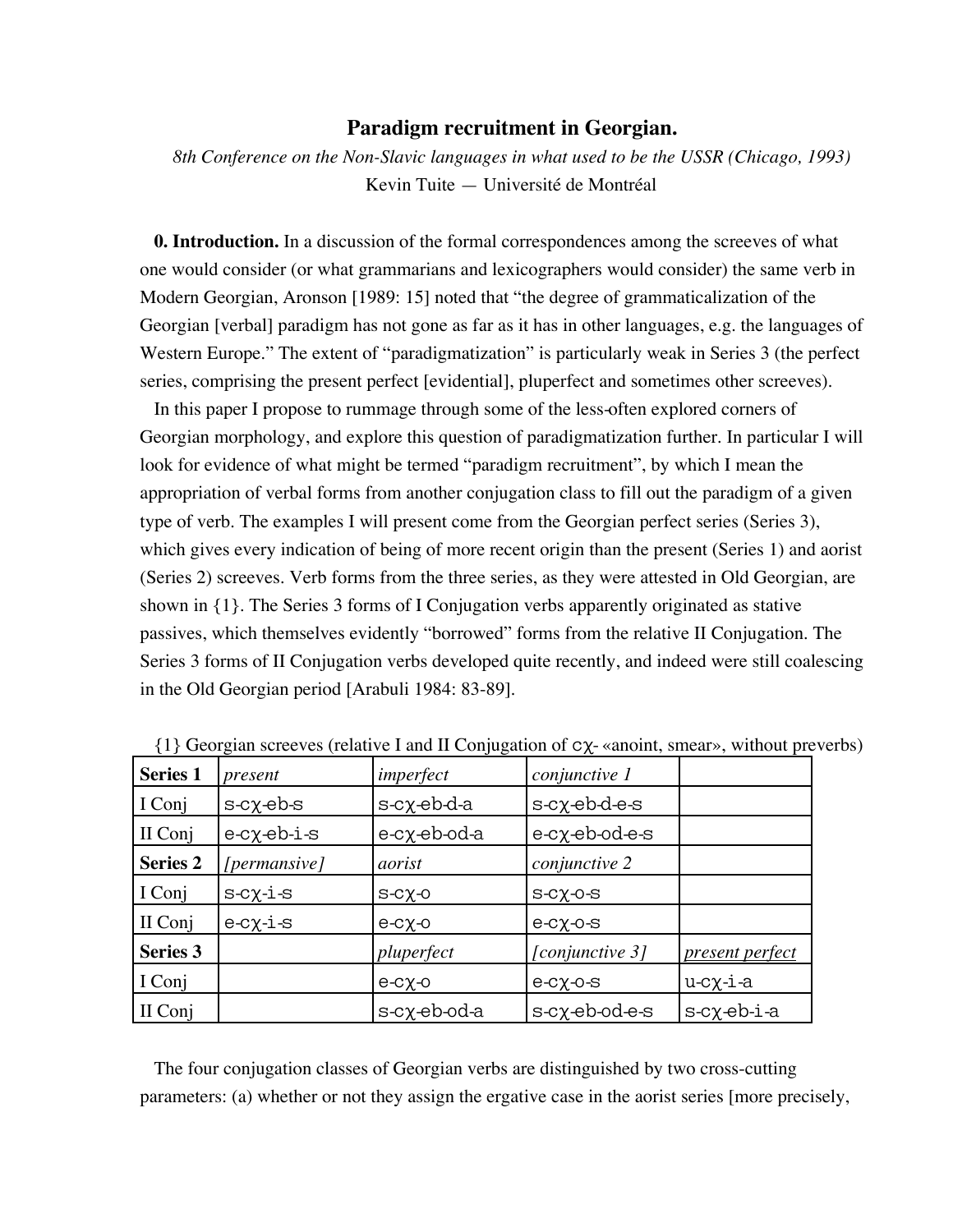whether or not they are **case-shifting** verbs]; (b) the manner of forming the future and other perfective-aspect screeves (verb forms)

| $\circ$                          | J <sub>o</sub>            |                       |
|----------------------------------|---------------------------|-----------------------|
|                                  | case-shifting             | non-case-shifting     |
|                                  | [assigns ERG in Series 2] | [cannot assign ERG]   |
| $fulture = present + prevent$ :  | I Conj. a-χar-eb-s        | II Conj. u-χar-d-eb-a |
|                                  | «sb makes sb happy»       | «sb becomes happy»    |
| future stem $\neq$ present stem: | III Conj. χar-ob-s        | IV Conj. u-χar-i-a    |
|                                  | «sb rejoices»             | «sb is happy»         |

{2} Case-shifting and non-case-shifting conjugation classes (Modern Georgian)

The formation of the perfect series screeves of two verb types will be discussed: [A] relative II Conjugation verbs (intransitive verbs with indirect objects); [B] indirect I Conjugation verbs (transitive verbs with dative subjects [in the present series]). In the first instance to be discussed, a II Conjugation (non-case-shifting) verb paradigm has appropriated its Series 3 forms from a case-shifting paradigm. The second case is its mirror image: a case-shifting paradigm which is in the course of absorbing verb forms from a II Conjugation paradigm in order to fill out its full complement of screeves. The opposite directions taken by these two verb types in their evolution toward paradigmatic completeness are associated with an important difference in their semantics: the indirect I Conjugation verbs in question are aspectually **telic** (narrative focus on a change of state in the described event), and the relative II Conjugation verbs are **atelic**. The preference for what were originally I Conjugation perfects on the part of atelic verbs and vice-versa can be linked with, I believe, other evidence concerning the stereotypic aspectual characteristics of the Georgian verb classes.

**1. Paradigm recruitment.** The phenomenon of paradigm recruitment in Georgian bears a certain resemblance to the coalescence of once-distinct paradigms that has given rise to suppletive stem alternations in the conjugation of verbs such as English "go", the principal parts of which derive from the Old English verb *gân,* except for the preterite *went,* which once belonged to a separate verb [*wendan* "wend, turn, go"] {3}.

{3} Coalescence of two paradigms into one [English]

| present 3sg $g\bar{a}\bar{b}\bar{d}$ |     | wendeð |               | goes |
|--------------------------------------|-----|--------|---------------|------|
| preterite 3sg eode                   |     | went   | $\Rightarrow$ | went |
| participle                           | gān | wendan |               | gone |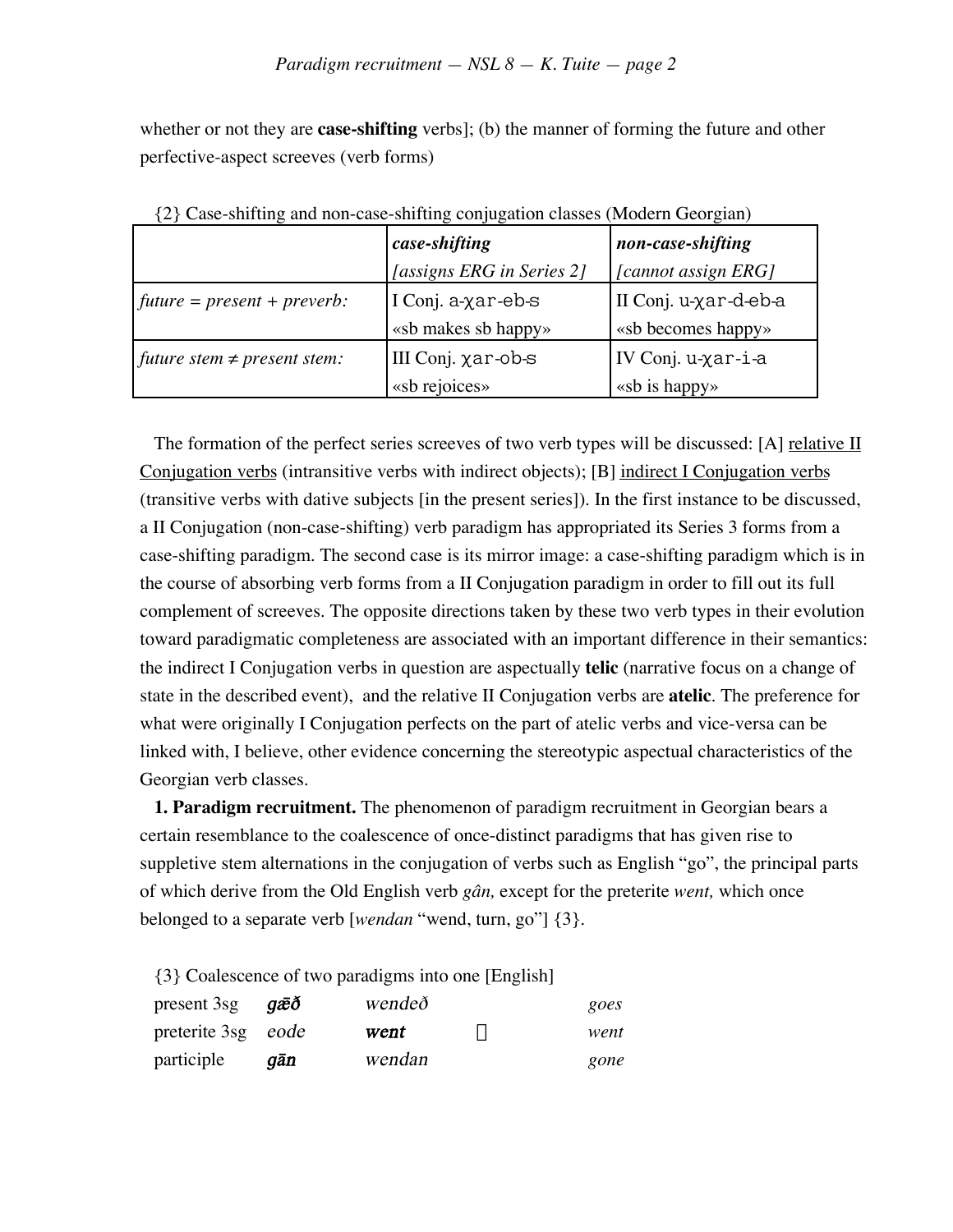Unlike the sporadic development of suppletive conjugational paradigms such as in {3}, the instances of paradigm recruitment to be analyzed here are systematic, in that semanticallycharacterizable classes of verbs are involved. (It is also the case that the coalescing paradigms are built from the same root, so there is no suppletion in the strict sense). The semantics will be discussed presently. The two patterns of coalescence are shown in  $\{4\}$ : e-tamas-eb-a «sb plays with sb» is a relative II Conjugation verb, the paradigm of which includes a formally III Conjugation perfect; and a-belat'-eb-s «sthg makes sb bald» is an example of an indirect I Conjugation verb in the course of appropriating a II Conjugation perfect.

{4} Coalescence of case-shifting and non-case-shifting paradigms [Georgian]

|         | II Conjugation                     |               | <b>III</b> Conjugation                                             |
|---------|------------------------------------|---------------|--------------------------------------------------------------------|
| Present | $e$ -tamaš-eb-a «sb plays with sb» |               | tamaš-ob-s «sb plays»                                              |
|         | Pres. perf. s-tamaš-eb-i-a         | $\Leftarrow$  | <u>u-tamaš-n-i-a</u>                                               |
|         | II Conjugation                     |               | <i>I</i> Conjugation                                               |
| Present |                                    |               | belat'-d-eb-a «sb becomes bald» a-belat'-eb-s «sthg makes sb bald» |
|         | Pres. perf. ga-belat'-eb-ul-a      | $\Rightarrow$ | ga-u-belat'-eb-i-a                                                 |

**2. Relative II Conjugation Verbs.** The relative II Conjugation verbs are formally intransitive (they lack a direct object) but nonetheless predominantly bivalent — the majority of verbs of this type govern a subject and an indirect object. The evolution of the Series 3 screeves of this verb class in Georgian and the other Kartvelian languages is a particularly interesting story (which I will save for another occasion, however). My discussion here will be limited to a particular subgroup of relative II Conjugation verbs which are termed "comitatives" by Aronson 1982: 209.1 These verbs are associated with certain III Conjugation verbs denoting activities, and their basic meaning is "to do X with [the collaboration of] somebody." The pair given in  $\{4\}$  are typical of the class; some other pairs of III Conjugation activity and II Conjugation comitative verbs are in {5}.

 $\overline{a}$ 1Shanidze [1953 §372, p 315] refers to them as «deponents» (i.e. formally intransitive verbs with transitive semantics), since they can sometimes take a second indirect object corresponding to the direct object of the paired III Conjugation verb (compare:  $[II]$  Conjugation  $]$  mas pex burts  $veta$  and  $\leq$   $\leq$   $\leq$   $\leq$   $\leq$   $\leq$   $\leq$   $\leq$   $\leq$   $\leq$   $\leq$   $\leq$   $\leq$   $\leq$   $\leq$   $\leq$   $\leq$   $\leq$   $\leq$   $\leq$   $\leq$   $\leq$   $\leq$   $\leq$   $\leq$   $\leq$   $\leq$   $\leq$   $\leq$   $\leq$   $\leq$   $\leq$   $\leq$   $\leq$   $\leq$   $\$ vtamašob «I play football (Dir obj)». This underlying transitivity is sometimes reflected in the case marking in the aorist series [Tschenkéli 1958: 430-2; Harris 1981: 270-73].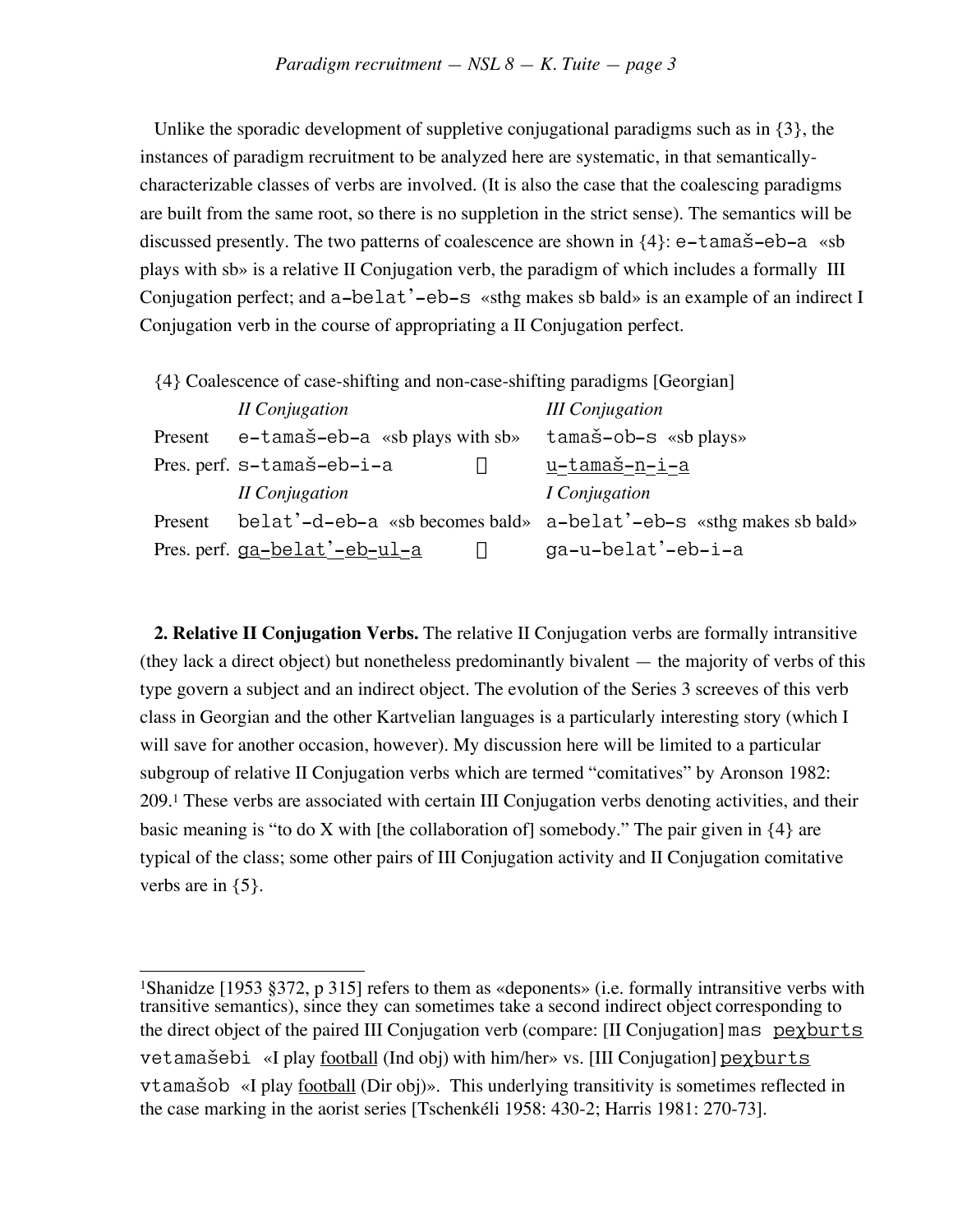{5} Comitative relative II Conjugation verbs [Georgian]

| <b>III Conjugation activity verb</b>    | II Conjugation comitative                      |
|-----------------------------------------|------------------------------------------------|
| $v-$ aršiq' $-$ ob «I flirt, court»     | $v$ -e-aršiq'-eb-i «I flirt with sb, court sb» |
| v-lap'arak'-ob «I speak»                | $v-e-lap'arak'-eb-i \ll speak$ with sb»        |
| $v - k'$ amat $-\text{ob} \ll l$ argue» | $v-e-k'$ amat-eb-i «I argue with sb»           |
| $v-\text{c} \chi$ ub-ob «I quarrel»     | $v-e-\check{c}$ xub-eb-i «I quarrel with sb»   |

According to the morphological patterns of its conjugation class, the present perfect<sup>2</sup> of the comitative relative II Conjugation verb  $e$ -tamas- $e$ b-a ought to be  $s$ -tamas- $e$ b-i-a. Georgian speakers, however, reject this form, using instead the same present perfect as for the III Conjugation verb  $t$  ama $\check{s}$ -ob-s, with the indirect object expressed by an oblique NP (mistvis), as would be expected for a case-shifting verb in Series 3:

| $\{6\}$ Series 1, 2 & 3 forms of comitative relative II Conjugation verbs [Georgian] |                                                                   |                           |  |
|--------------------------------------------------------------------------------------|-------------------------------------------------------------------|---------------------------|--|
|                                                                                      | <b>III</b> Conjugation                                            | II Conjugation            |  |
| Present                                                                              | tamaš-ob-s is <nom></nom>                                         | e-tamaš-eb-a is mas       |  |
| Aorist                                                                               | i-tamaš-a man <erg></erg>                                         | e-tamaš-a is mas          |  |
|                                                                                      | Pres. perf. u-tamaš-n-i-a mas <dat> (s-tamaš-eb-i-a is mas)</dat> |                           |  |
|                                                                                      |                                                                   | u-tamaš-n-i-a mas mistvis |  |

One might assume that forms such as  $stama\ddot{s}ebia$  cannot be produced at all, but this is not, in fact, the case. The most authoritative Georgian dictionaries (*Kartuli enis ganmart'ebiti leksik'oni* and Tschenkéli 1960-1974) recognize the existence of these Series 3 screeves, but they must be preceded by a preverb, and their meaning is different. The relative II Conjugation verbs in  $\{5\}$  are actually polysemous — in addition to their comitative meaning («do X with sb»), they can also be used as inchoatives («**begin** to do X with sb»). When employed with this latter sense they must add a preverb in the future, Series 2 and Series 3 screeves, and their conjugation is consistent with that of a relative II Conjugation verb. This second meaning is accompanied by an aspectual shift: inchoatives are telic verbs par excellence, in that they spotlight a change of state (the beginning of an activity). The obligatory presence of a preverb in the Series 2 and 3 screeves is likewise associated with this change of aspect, in view of the fact that one of the principal functions of preverbs in Modern Georgian is to signal telic aspect (more

 $\overline{a}$ 2In the following discussion I will be using the present, aorist and present perfect screeves as representatives of Series 1 [imperfective only], Series 2 and Series 3 respectively. What is said for the present perfect can be assumed to apply in the case of the pluperfect and the (rarely used) perfect conjunctive screeves, unless specified otherwise.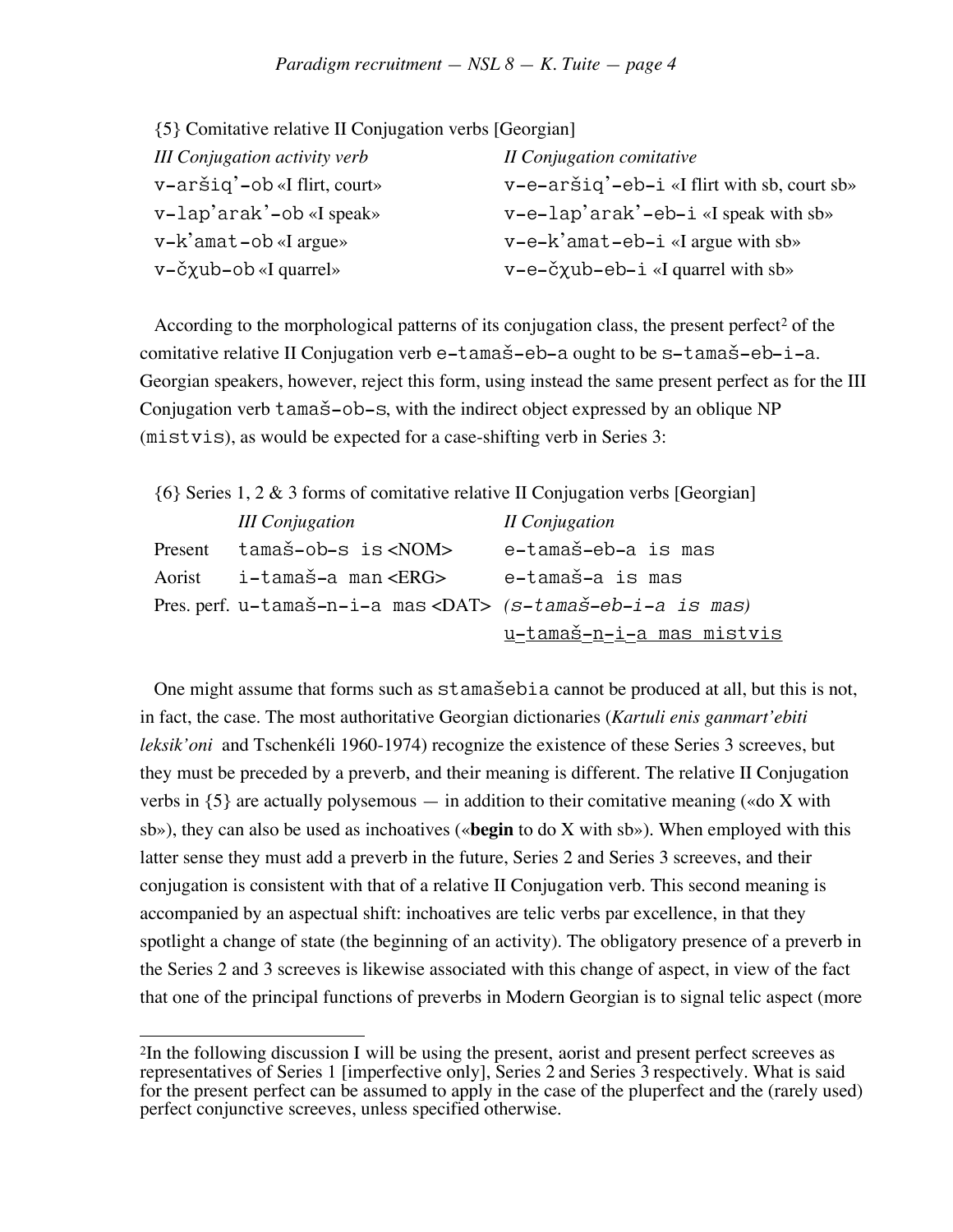on this in §4). The purely comitative II Conjugation verbs, like the III Conjugation with which they are paired, are of atelic aspect: they represent an essentially homogeneous temporal contour, without any highlighting of distinct transition points (on the telic/atelic distinction in Georgian, see especially Holisky 1981a,b). The two Series 3 patterns for the verbs in {5}, one typical of the III Conj, the other of the II Conj, are shown in  $\{7\}$ 

| {7} Comitative II Conjugation verbs — definitions (abridged) from Tschenkéli 1960-1974. |                            |                                  |  |
|-----------------------------------------------------------------------------------------|----------------------------|----------------------------------|--|
| relative II Conj. present                                                               | present perfect I          | present perfect II               |  |
| v-e-aršiq'-eb-i                                                                         | m-i-aršiq'-n-i-a           | ga-v-Ø-aršiq'-eb-i-var           |  |
|                                                                                         | «j-m den Hof machen»       | «beginnen j-m den Hof zu machen» |  |
| v-e-tamaš-eb-i                                                                          | m-i-tamaš-n-i-a            | ga-v-s-tamaš-eb-i-var            |  |
|                                                                                         | «mit j-m (et.) zu spielen» | «beginnen mit j-m zu spielen»    |  |
| $v-e-k'$ amat-eb-i                                                                      | $m-i-k'$ amat-n-i-a        | še-v-h-k'amat-eb-i-var           |  |
|                                                                                         | «mit j-m debattieren»      | «mit j-m e-e Debatte beginnen»   |  |
| v-e-lap'arak'-eb-i                                                                      | m-i-lap'arak'-n-i-a        | da-v-h-lap'arak'-eb-i-var        |  |
|                                                                                         | «mit/zu j-m sprechen»      | «beginnen mit j-m zu sprechen»   |  |
| v-e-čχub-eb-i                                                                           | m-i-čxub-n-i-a             | c'a-v-s-čxub-eb-i-var            |  |
|                                                                                         | «mit j-m streiten/ zanken» | «mit j-m im Streit geraten»      |  |

Relative II Conjugation comitative verbs are also employed by Mingrelian and Svan speakers. In both languages, as in Georgian, the Series 3 screeves of these verbs are identical to those of the corresponding III Conjugation (i.e. case-shifting) verbs. Once again, the II Conjugation verbs involved are of atelic aspect.

{8} Comitative II Conjugation verb "play [with sb]" in Georgian, Mingrelian and Svan

|      |                                 |                                  | III Conj. pres. comitative II Conj. pres. III Conj. & rel. II Conj. pres. pf. |
|------|---------------------------------|----------------------------------|-------------------------------------------------------------------------------|
|      |                                 | Georgian tamaš-ob-s e-tamaš-eb-a | u-tamaš-n-i-a                                                                 |
|      | Mingrelian la?ap-en-s o-la?ap-u |                                  | u-la?ap-u                                                                     |
| Svan | i-šdr-æl x-e-šdr-æl             |                                  | x-o-šdr-al-a                                                                  |

**3. Indirect transitive verbs.** A small but not insignificant set of Georgian Ist conjugation verbs are characterized by indirect syntax, i. e. the syntactic subject is crossreferenced by morphological object markers in the verb, and vice-versa, in the present/future and aorist series. I have discussed the semantics and syntax of indirect transitive verbs elsewhere (Tuite 1987), and here I will focus on one aspect of their morphology.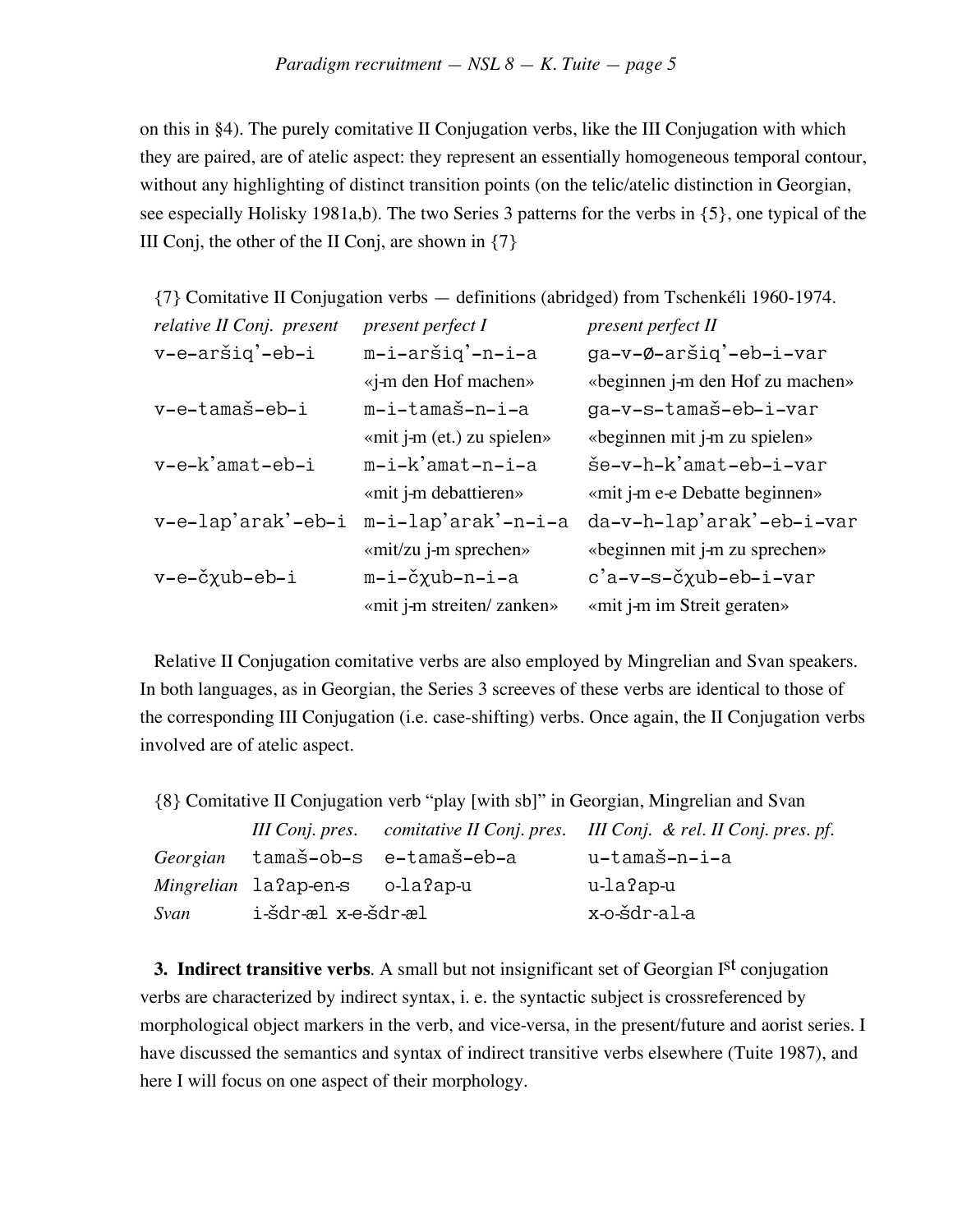|                   | $\{9\}$ Indirect transitives (syntactic subject = morphological direct object) |
|-------------------|--------------------------------------------------------------------------------|
| da-a-elm-eb-s     | sthg makes sb crosseyed                                                        |
| $da-a-k'ut'-eb-s$ | sthg makes sb crippled                                                         |
| ga-a-p'irkuš-eb-s | sthg puts sb in a bad mood                                                     |
| ga-a-rind-eb-s    | sthg makes sb mute                                                             |
| ay-a-t'g'in-eb-s  | sthg makes sb ecstatic                                                         |
| da-a-pikrian-eb-s | sthg makes sb pensive                                                          |
| ay-a-prtovan-eb-s | sthg thrills sb                                                                |
| a-a-caxcax-eb-s   | sthg makes sb tremble                                                          |
|                   |                                                                                |

Many of these verbs appear in the dictionaries paired with intransitive (II conjugation) verbs of apparently identical meaning, except for the syntax (e.g. mas  $\text{size}$  tentavs [her/him-DAT heat-NOM it.wearies.sb] "the heat wearies him/her"; and is sic $\chi$ isgan itenteba [s/he-NOM heat-from sb.becomes.weary] "s/he grows weary from the heat"). In fact, speakers appear not to regard these parallel forms as composing two separate paradigms, but rather as elements of a single paradigm with a degree of morphological and syntactic variability in it. In the present tense, the I conjugation is preferred, or even the only option available (when both agent and patient are to be expressed as surface NPs). Both I and II conjugation forms are possible in the future and aorist screeves (informants vary in their preferences), but in the perfect series, as a rule, the II conjugation form is preferred, with the I conjugation equivalent deemed awkward or unacceptable. This coalescence of indirect transitive and (direct) intransitive forms into a single paradigm is especially strong for telic (change-of-state) verbs; the effect is less pronounced in the case of atelic stative verbs (e.g. me am c'ign-s da-v-u-int'ereseb-i-var [I this book-DAT it.has.interested.me] "this book has interested me"; and me am c'ign-it da-v-int'ereseb-ul-var [I this book-INST I.have.been.interested] lit. "I have been interested by this book", are both acceptable ways of saying "I have been interested in this book", with the latter slightly preferred). While doing research in Tbilisi in 1985-86, I asked two of my informants to indicate their preferred forms for the perfective screeves of several indirect transitive verbs. The results for five verbs are summarized in {10}. Note that the perfect of the corresponding II Conjugation verb is the preferred — or even the only acceptable — form for the indirect transitives of telic aspect. The I Conjugation perfects are more likely to be acceptable if the verb has a stative meaning (i.e. is aspectually atelic).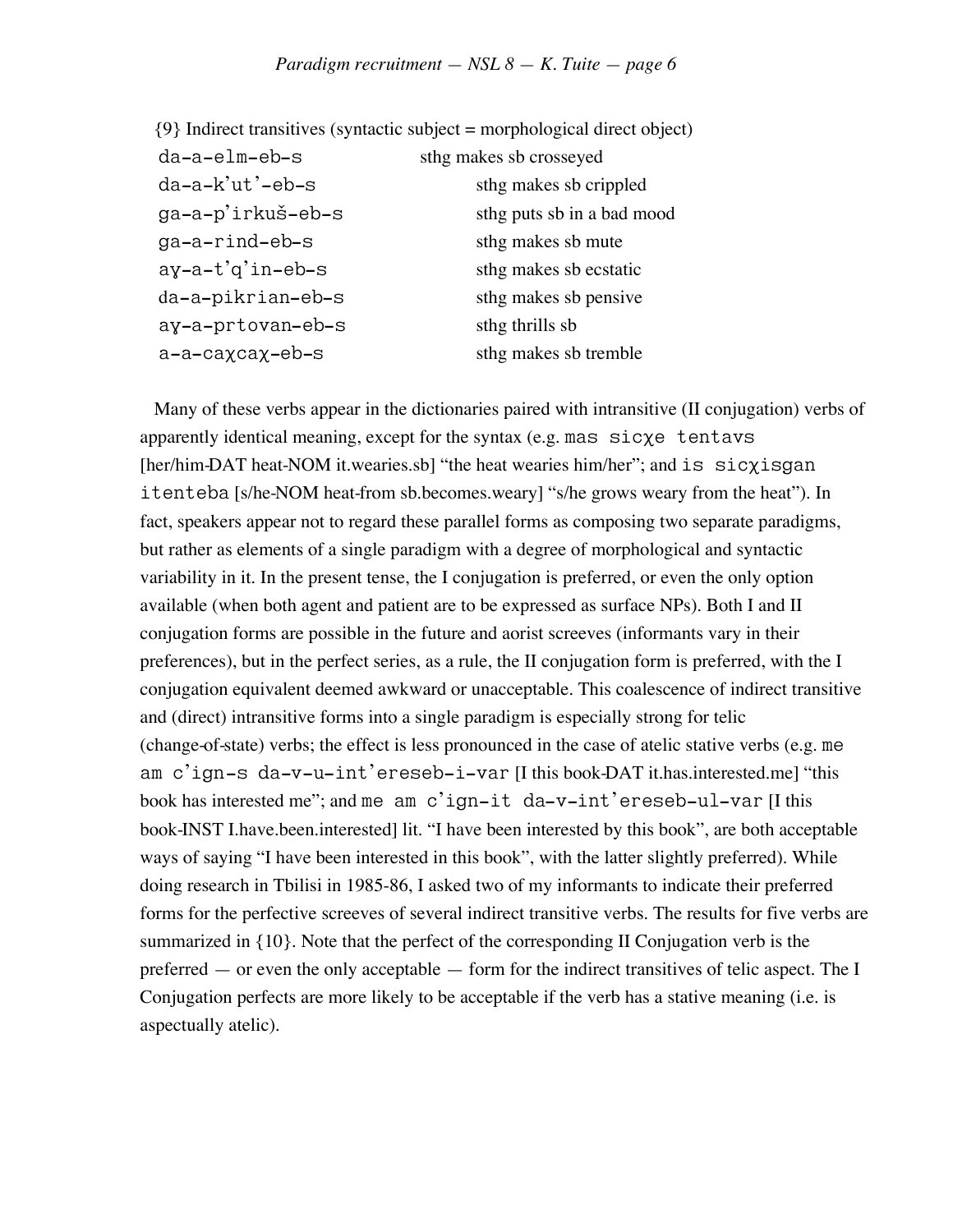| $\left(10\right)$ Treferences for 1 and H confugation forms of manoral cases $\left[360\right]$ |                            |                           |
|-------------------------------------------------------------------------------------------------|----------------------------|---------------------------|
| verb                                                                                            |                            | Future Aorist Pres. perf. |
| $m-a$ -elm-eb- $s$ «sthg makes me crosseyed»                                                    | $II > I$ $II >> I$ II      |                           |
| m-a-belat'-eb-s «sthg [e.g. age] makes me lose my hair» I                                       | $I = II$                   | 11 > 1                    |
| $m-a-bru-eb-s$ «sthg makes me dizzy»                                                            | $II > I$ $II > I$ $II > I$ |                           |
| $m-a-k'$ oxt'av-eb-s «sthg [clothing] looks good on me»                                         | I > II                     | $I = II$                  |
| $m-a-k'$ v i r v – e b – s «sthg [e.g. news] surprises me»                                      | I > II                     | I > II                    |

{10} Preferences for I and II Conjugation forms of indirect transitives [Georgian]

| {11} Preferences for I and II Conjugation forms of a-elm-eb-s «sthg makes sb crosseyed» |  |
|-----------------------------------------------------------------------------------------|--|
|-----------------------------------------------------------------------------------------|--|

| <i>I</i> Conjugation (transitive) |       | <i>II Conjugation (intransitive)</i>   |
|-----------------------------------|-------|----------------------------------------|
| <i>Present</i> maelmebs           | ➢     | velmdebi                               |
| <i>Future</i> damaelmbs           | $\lt$ | <u>davelmdebi</u>                      |
| Aorist ?damaelma                  | <<    | davelmdi                               |
| <i>Pres Pf ?</i> ?[davuelmebivar] | <<    | davelmebulvar                          |
| «sthg makes me crosseyed»         |       | «I become crosseyed [because of sthg]» |

**4. Aspect and conjugation class**. The facts concerning the recruitment of screeves from one paradigm into another presented in the previous two sections indicate that aspect figures into the equation. In the case of the aspectually atelic II Conjugation comitative verbs, the Series 3 screeves have been recruited from the case-shifting III Conjugation (even as their telic inchoative twins retain the II Conjugation perfects). In the case of the indirect transitives just discussed, an instance of what I believe is the not-yet-completed consolidation of two paradigms into one, it is precisely the telic members of the group which manifest the strongest preference for II Conjugation perfects.

{12} Verb form and aspect (perfect series)

| II Conjugation comitative |                          | I Conjugation indirect |                 |
|---------------------------|--------------------------|------------------------|-----------------|
| telic aspect              | atelic aspect            | telic aspect           | atelic aspect   |
| II Conj. perfect          | <b>III Conj. perfect</b> | II Conj. perfect       | I Conj. perfect |

This asymmetry in the aspectual associations of Georgian verb classes has been noted before. Dee Ann Holisky (1978, 1981b) has shown that the four formal categories of Georgian verbs we have been calling conjugation classes correspond quite well with the four aspectual categories defined by Zeno Vendler and David Dowty: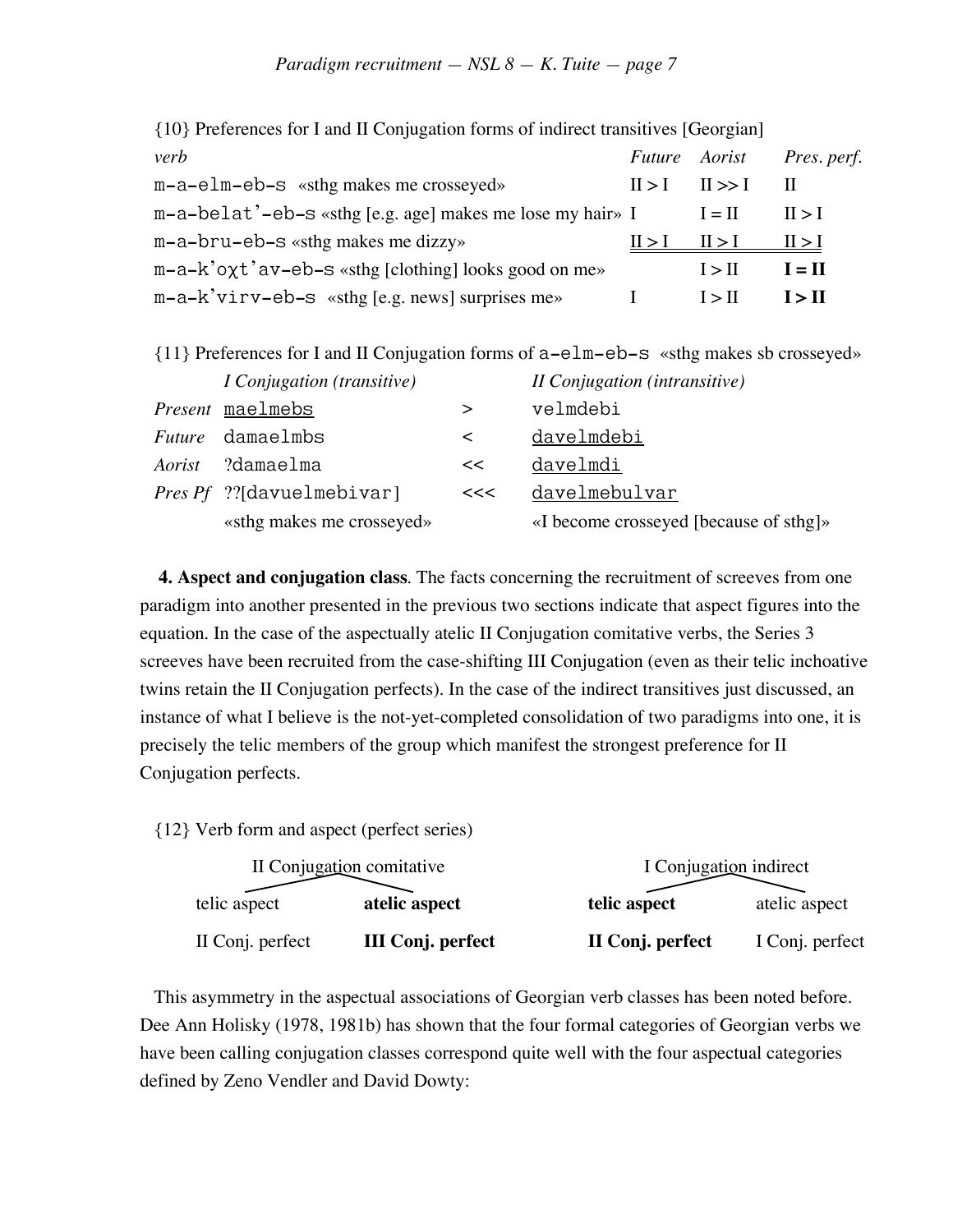|                                  | case-shifting             | non-case-shifting     |
|----------------------------------|---------------------------|-----------------------|
|                                  | [assigns ERG in Series 2] | [cannot assign ERG]   |
| $future = present + prevent:$    | I Conjugation             | II Conjugation        |
|                                  | accomplishment verbs      | achievement verbs     |
| future stem $\neq$ present stem: | <b>III</b> Conjugation    | <b>IV Conjugation</b> |
|                                  | activity verbs            | stative verbs         |

{13} Conjugation classes and aspect (Modern Georgian)

Typical accomplishment verbs in English would be "teach," "break<sub>tr</sub>," "kill," "give"; some typical achievement verbs are "learn," "breakintr," "die," "arrive," "stand up". Accomplishment and achievement verbs are both considered to be telic, as distinct from the fundamentally atelic activity verbs and statives which predominate in the Georgian III and IV Conjugations. Examples of stative verbs include: "have," "know," "[be] stand[ing]" and activity verbs: "sing," "gallop," "glow," "misbehave".

The statistical association between the II Conjugation and telic aspect, on the one hand, and between the III Conjugation and atelic aspect, on the other, is very strong, and makes the assimilation of an originally III Conjugation perfect into the paradigm of an (atypically) **atelic** II Conjugation verb easier to understand. If one follows this line of reasoning, than one would expect that the case of the indirect transitive verbs just described would indicate that as a class Georgian II Conjugation verbs are also perceived to be more telic than their I Conjugation counterparts.

There is strong evidence that this is indeed the case. For I and II Conjugation verbs in particular, the directional prefixes known as "preverbs" can be used to mark aspect. Setting aside the temporal and spatial/orientational meanings also conveyed by these prefixes, aspectually telic verb forms with preverbs are opposed to atelic forms without. The aspectual distinction is especially clear in the case of Series 2 screeves (aorist and optative [conjunctive 2]).<sup>3</sup>

One of the primary uses of the formal distinction between Series 1 and Series 2 screeves marked by a suffix in the Series 1 verb forms (the "series marker" or "present/future stem formant"), and sometimes by ablaut of the root vowel — is at the level of narrative structuration. The (Series 1) imperfect commonly denotes that a given event or state coincided with, or temporally framed, another event ('extended' aspect). The (Series 2) aorist is employed, in contrast, to indicate that the event in question is temporally bounded relative to other narrated

 $\overline{a}$ <sup>3</sup>In Series 1, preverbs also signal tense (preverbless present vs. preverbed future) and mood (preverbless imperfect vs. preverbed conditional; cp. the French conditional, which is likewise a "future in the past").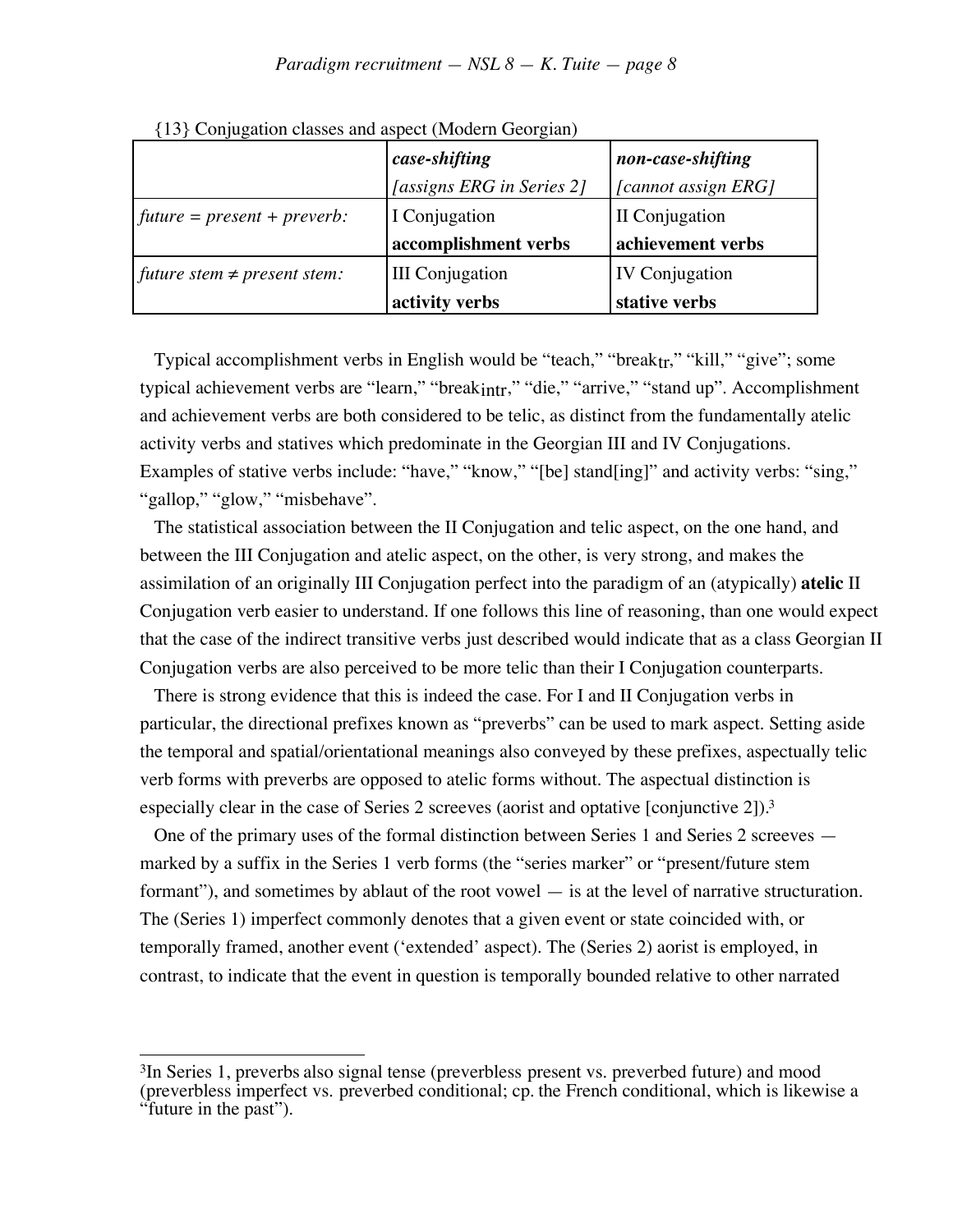events or time references ('bounded' aspect) [see Mach'avariani 1974; Met'reveli 1988].4 For many verbs, furthermore, the aorist and imperfect, and other Series 1 and 2 screeves, can appear with or without a preverb. As was mentioned a short while before, this prefix signals telic aspect. There are, therefore, four past-indicative screeves corresponding to four theoretically possible combinations of the aspectual features [extended vs. bounded] and [telic vs. atelic]:5

| <b>ASPECT:</b> | <i>EXTENDED</i>               | <b>BOUNDED</b>                |
|----------------|-------------------------------|-------------------------------|
| ATELIC:        | [Series 1 stem]               | [Series 2 stem]               |
|                | (imperfect)                   | (atelic aorist)               |
| TELIC:         | $[Preverb] + [Series 1 stem]$ | $[Preverb] + [Series 2 stem]$ |
|                | (conditional/habitual)        | (telic aorist)                |

{14} Aspectual distinctions in Series 1 and 2 past indicative screeves in Modern Georgian

The frequency of usage and semantic markedness of the above forms are different for each of the conjugation classes. In the modern Georgian dialects, preverbed aorists are the norm for I Conjugation verbs (which are predominantly telic, representing an action as having a significant point of transition or completion), though preverbless forms can be used when the speaker wishes to emphasize that portion of the event preceding its completion (or to denote noncompletion, in the appropriate context). This semantic opposition is occasionally exploited in Georgian proverbs and sayings ("the chicken *pecked and pecked* [atelic aorists  $\Rightarrow$  focus on ongoing activity], and finally *pecked out* [telic aorist  $\Rightarrow$  focus on accomplishment] the knife that will be used to kill it" [Shanidze 1953: 272]) or in passages such as the following, from Vazha-Pshavela's short story "The jays' wedding":

<u>itmina</u> didxans, magram veyar <u>mo=itmina</u> "He *resisted* (temptation) [atelic aorist  $\Rightarrow$  focus on duration] a long time, but (finally) could no longer *resist* [telic aorist  $\Rightarrow$  focus on termination]"

For III Conjugation verbs, almost all of which are atelic, the markedness relationship is reversed: preverbless aorists are more common than preverbed forms (which specifically denote that the activity occurred over a short period of time, or only once, and then ended). Compare, for

 $\overline{a}$ 4In Old Georgian (5th-11th centuries) the semantic correlates of the Series 1/2 formal opposition were somewhat different: The Series I screeves were aspectually durative or LINEAR (*xazovani* ), while those verb forms built on Series II stems expressed PUNCTILIAR (*c'ert'ilebrivi* ) aspect. An event could be represented as extending over a period of time, or the narrative spotlight could be directed at a salient point, i.e. a change of state [Mach'avariani 1974, Tuite in press]). 5The same formal and semantic oppositions apply for the conjunctive/optative mood as well.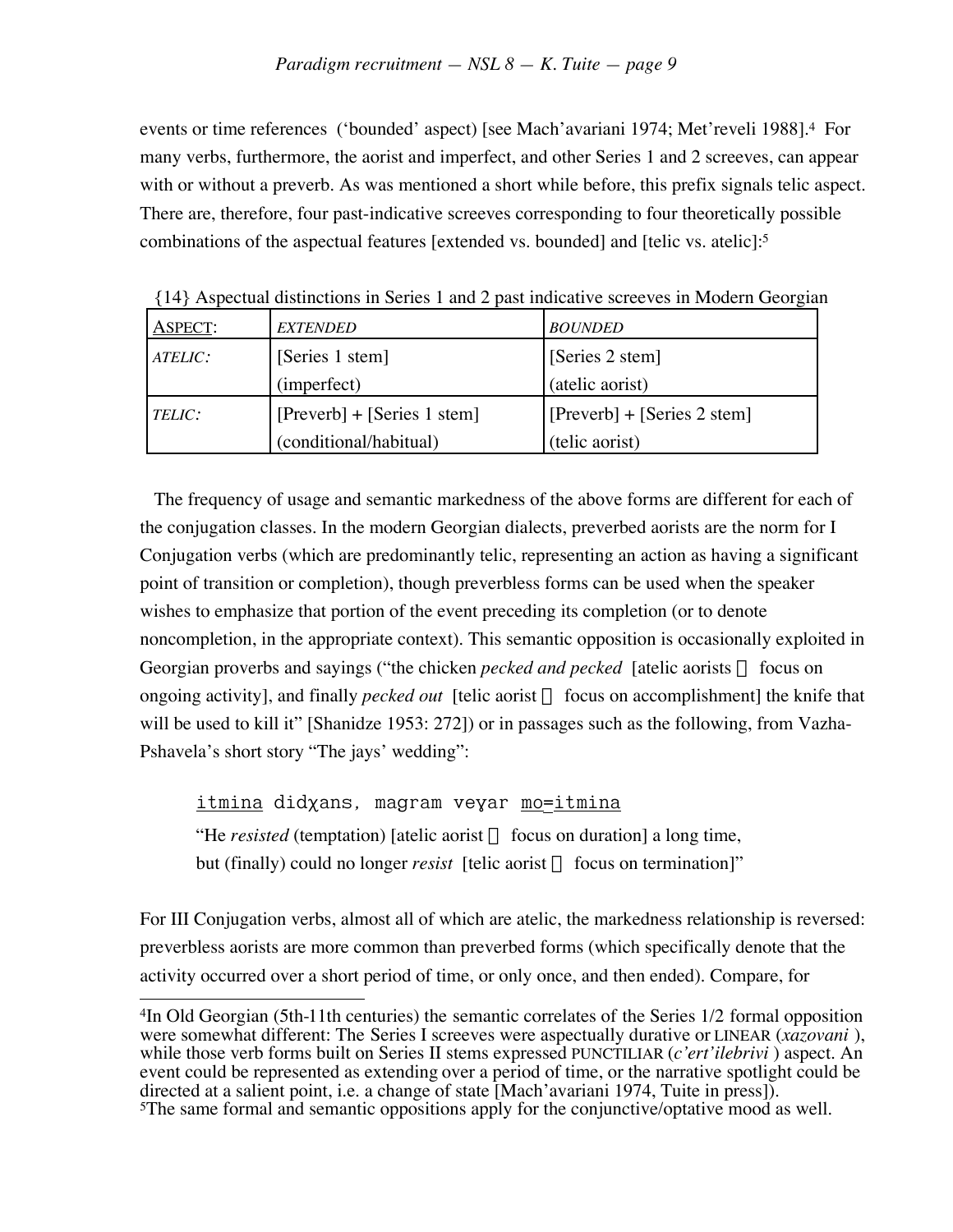example, ilap'arak'a "s/he spoke" [atelic aorist] and da=ilap'arak'a "s/he began to speak" [telic aorist  $\Rightarrow$  focus on change of state] or c'a=ilap'arak'a "s/he spoke a few words, spoke for a short while" [telic aorist  $\Rightarrow$  event represented as point in time].

As for II Conjugation verbs, Georgian linguists concur that preverbless Series 2 forms are extremely rare, and simply unacceptable in most cases. This is especially true of the d-suffixed (*doniani vnebiti* ) II Conjugation verbs, almost all of which are inchoatives [Mach'avariani 1974: 119; Met'reveli 1988: 145].6

| III Conjugation: $k^i$ i -od-a | <b>IMPERFECT</b> (SERIES 1)<br>"was yelling" | unmarked:<br>telicized: | <b>AORIST (SERIES 2)</b><br><u>i-k'ivl-a</u><br>"yelled"<br>$da=i-k'ivl-a$<br>"cried out, gave a yell" |
|--------------------------------|----------------------------------------------|-------------------------|--------------------------------------------------------------------------------------------------------|
| <i>I</i> Conjugation:          | c'er-d-a<br>"was writing"                    | atelicized:             | c'er-a<br>"wrote [focus on activity]"                                                                  |
| condit/habitual:               | da=c'er-d-a<br>"was writing"                 | unmarked:               | <u>da=c'er-a</u><br>"wrote [focus on completion]"                                                      |
|                                | Il Conjugation: i-c'ereb-od-a                | unacceptable:           | $(*i-c'er-a)$                                                                                          |
|                                | "was being written"                          |                         | "was written [focus on activity]"                                                                      |
| condit/habitual:               | da=i-c'ereb-od-a                             |                         | da=i-c'er-a                                                                                            |
|                                | "was being written"                          |                         | "was written [focus on completion]"                                                                    |

{15} Series 1 and 2 past indicative screeves in Modern Georgian (unmarked aorist underlined)

As is shown in {15}, the relative markedness of preverbless (atelic) Series 2 forms is different among the Modern Georgian conjugation classes. These forms are unmarked for most III Conjugation verbs, possible (albeit marked) for most I Conjugation, and unacceptable for most II

 $\overline{a}$ 6The only example I know of a II Conjugation atelic aorist occurs in the following proverb: oblis puri cxvao , cxvao, gvian gamo = cxvao , magram k'argad gamocxvao .

<sup>&</sup>quot;The orphan's bread *baked and baked* [atelic aorists  $\Rightarrow$  focus on ongoing activity]; it *baked* [telic aorist  $\Rightarrow$  focus on accomplishment] late (i.e., it took a long time to become completely baked), but it *baked* well." [Shanidze 1953: 272].

cxv-eb-a 'bake' is a "root" II Conjugation verb, an apparently very ancient morphological class, the semantic features of which differ in several respects from those of the more numerous prefixal-passive and suffixal-inchoative II Conjugation verbs [Harris 1985: 60-61].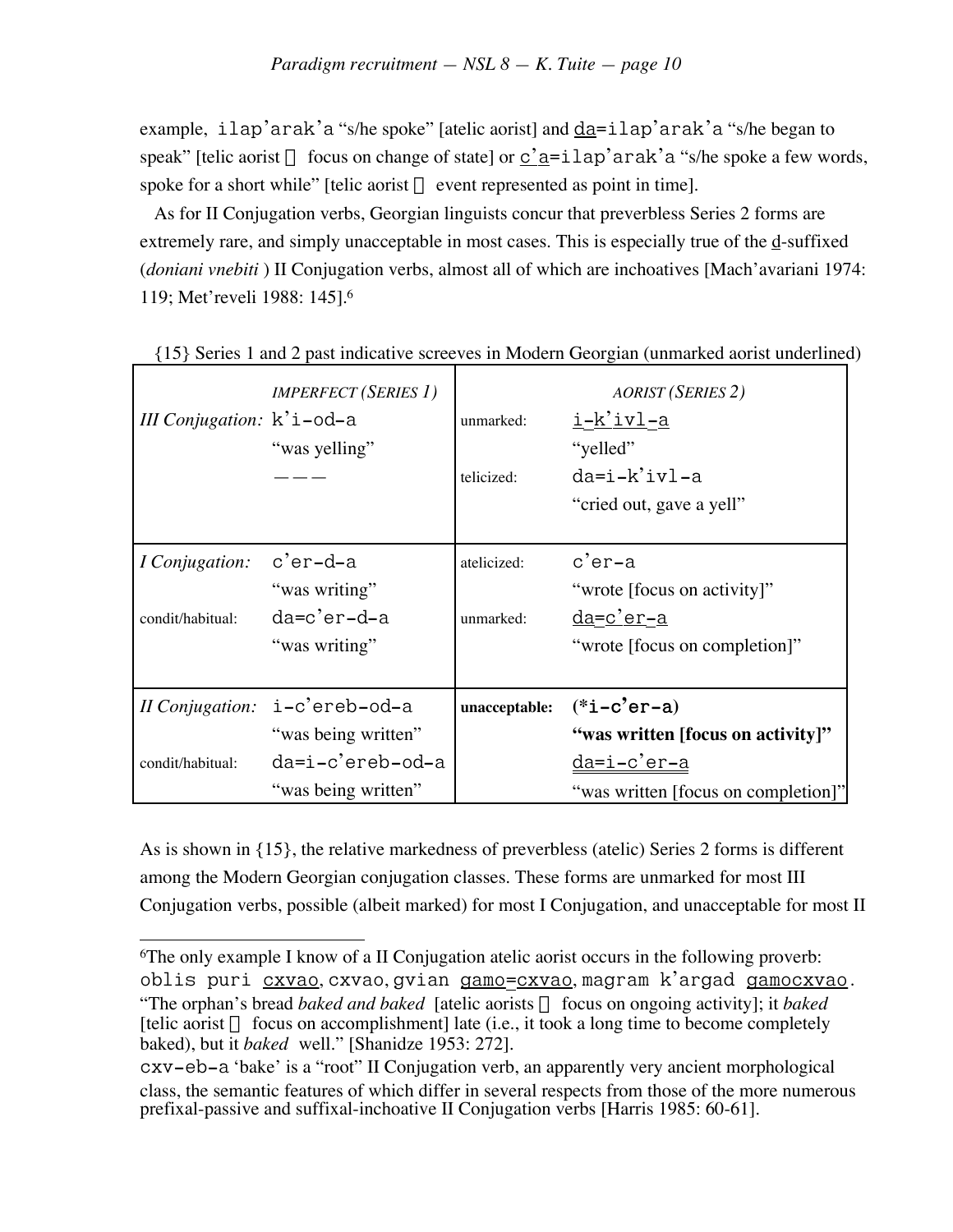Conjugation verbs. These data from another domain of Modern Georgian morphology corroborate the associations between conjugation class and aspect deduced from the patterns of Series 3 screeve recruitment by relative II Conjugation and indirect I Conjugation verbs.

To conclude: Series 3, the newest of the three Kartvelian verb series, is something like a newly-formed star. While most of the raw material has been pulled by gravity into a wellstructured mass, clouds of gas still in the process of coalescence remain at the periphery. But even there all is not chaos: the strong associations between morphology (the conjugation classes, preverbs) and aspect are continuing to mold verb forms into paradigms.

## **ACKNOWLEDGMENTS.**

The fieldwork reported on in this paper was undertaken at Tbilisi State University in the years 1985-1986. I gratefully acknowledge three colleagues from that institution for providing me with grammatical judgments and insights on the workings of their native language: Docents Shukia Apridonidze, Nani Ch'anishvili and Meri Nik'olaishvili. Thanks also to the organizations which supported my nine months of research in Georgia: the International Research and Exchanges Board, the Fulbright-Hays foundation and the Ministry of Higher Education of the USSR.

## **REFERENCES.**

Arabuli, Avtandil. 1984. mesame seriies nak*'*vteulta c*'*armoeba da  $mni\ddot{s}vneloba$  zvel kartul $\ddot{s}i$ . (The formation and meaning of Series 3 forms in Old Georgian). Tbilisi: Metsniereba.

- Aronson, Howard. 1982. *Georgian: a reading grammar.* Columbus, Ohio: Slavica.
- Aronson, Howard. 1989. Inflection vs. derivation in Georgian conjugation. *The Non-Slavic Languages of the USSR: Linguistic Studies, Third Series.* ed. by H. Aronson, pp 1-19. Chicago: Chicago Linguistic Society.
- Harris, Alice C. 1981. *Georgian syntax: a study in relational grammar*. New York: Cambridge University Press.
- Harris, Alice C. 1985. *Diachronic syntax: the Kartvelian case (Syntax & Semantics 18)*. New York: Academic Press.
- Holisky, Dee Ann. 1978. Stative verbs in Georgian and elsewhere. *Classification of grammatical categories,* ed. by B. Comrie, pp. 139-162. Edmonton, Alberta: Linguistic Research.
- Holisky, Dee Ann. 1981a. *Aspect and Georgian medial verbs*. Delmar, NY: Caravan Press.
- Holisky, Dee Ann. 1981b. Aspect theory and Georgian aspect. *Tense and aspect (Syntax and semantics 14)*, ed. by P. Tedeschi and A. Zaenen, pp. 127-144. New York: Academic.